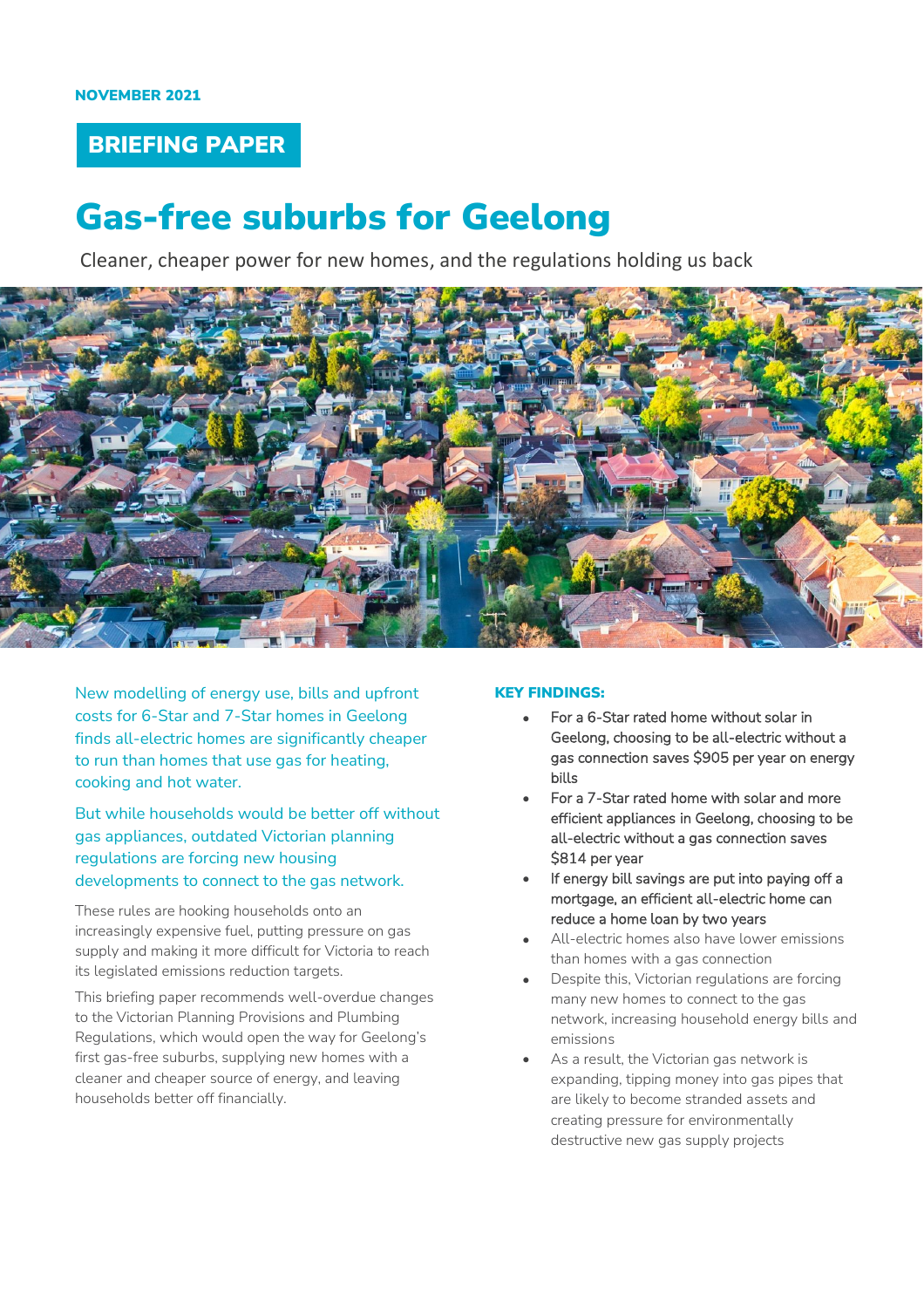## **Contents**

| 1. Victoria's gas problem             | 3 |  |
|---------------------------------------|---|--|
|                                       |   |  |
|                                       |   |  |
|                                       |   |  |
|                                       |   |  |
| 2. The benefits of all-electric homes |   |  |
|                                       |   |  |
|                                       |   |  |
|                                       |   |  |
| 3. Regulations standing in the way 14 |   |  |
|                                       |   |  |
|                                       |   |  |
|                                       |   |  |
|                                       |   |  |

### Acknowledgements

Lead author: Ajay Hooda Contributing authors: Rai Miralles and Rob McLeod Editor: Greg Foyster Modelling completed using Renew's Sunulator program.

#### Acknowledgement of Country

The head offices of Environment Victoria and Renew are located on Wurundjeri land, and the organisations work across many Aboriginal nations. We pay our respects to Aboriginal Elders past and present, recognise their continuing contribution to caring for Country, and acknowledge that sovereignty was never ceded.

renew.

#### About Environment Victoria



Environment Victoria is an independent charity, funded by donations. Established in 1969 as Victoria's peak environment group, Environment Victoria represents a community of 40 grassroots member groups and more than 150,000 individual supporters. Environment Victoria campaigns to solve the climate crisis and build a thriving, sustainable society that protects and values nature.

#### About Renew



Renew ('Alternative Technology Association Inc trading as Renew Australia) is a national, not-forprofit organisation that inspires, enables and advocates for people to live sustainably in their homes and communities. Established in 1980, Renew provides expert, independent advice on sustainable solutions for the home to households,



 $\overline{2}$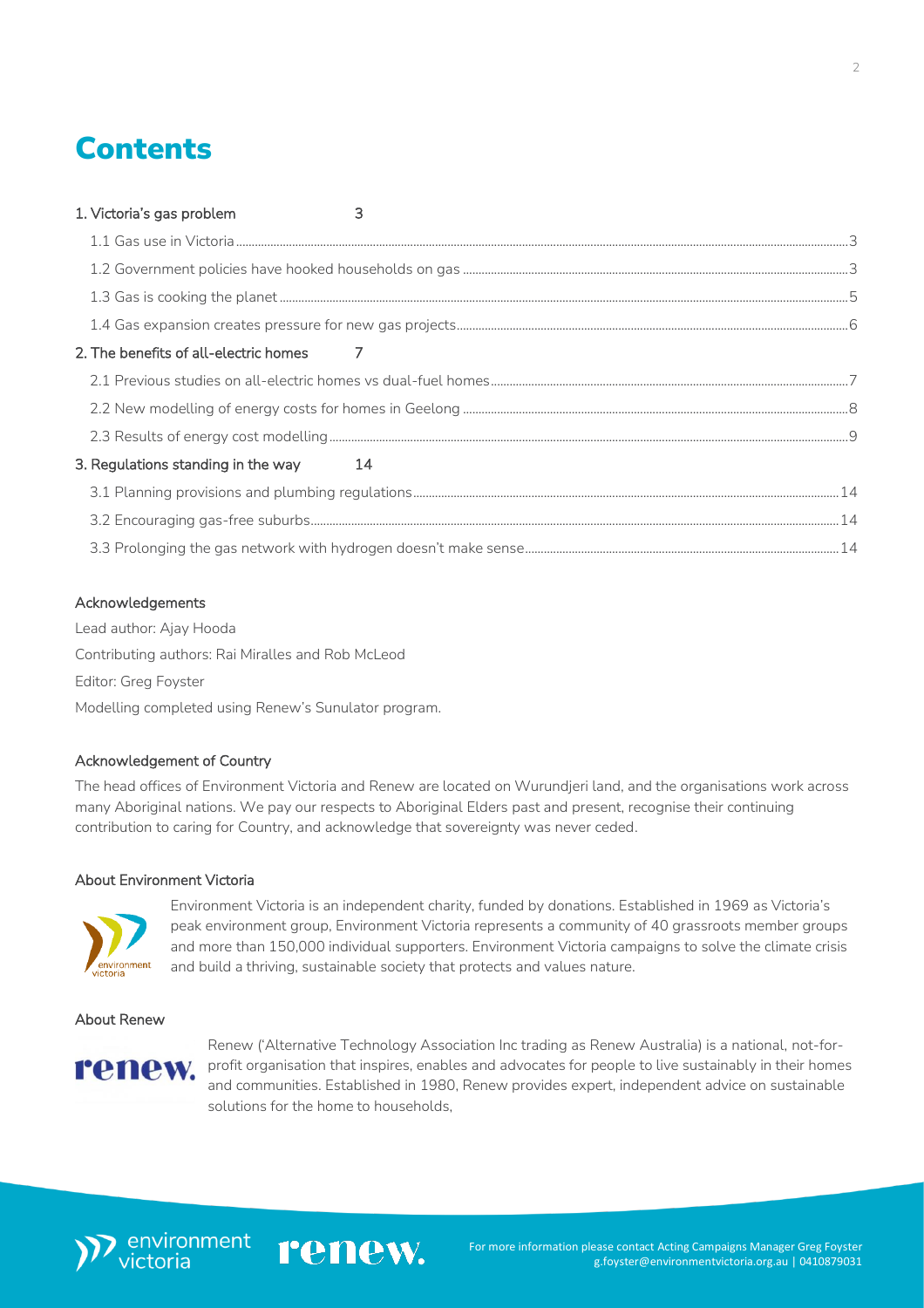# <span id="page-2-0"></span>1. Victoria's gas problem

## <span id="page-2-1"></span>1.1 GAS USE IN VICTORIA

Victoria accounts for only one-quarter of the national population, but Victorian homes consume almost twothirds of the gas burned in Australian homes. $1$  This high gas use is driven by the relatively cold winters in Victoria, as well as a high rate of household gas connections. Eighty-three percent of Victorian households are connected to main gas, which amounts to 42% of Australia's household gas connections.<sup>2</sup>

On average, Victorian households consume almost three times more gas than households in NSW, the state with the highest overall residential gas consumption after Victoria.

Three quarters of gas used in Victorian homes is for space heating. Around one quarter goes to water heating, and a small fraction is used for cooking.<sup>3</sup> As a consequence, Victorian gas consumption is highly seasonal. The average demand on a cold winter day is about three times that on a summer day.<sup>4</sup>

#### <span id="page-2-2"></span>1.2 GOVERNMENT POLICIES HAVE HOOKED HOUSEHOLDS ON GAS

Influenced by industry, successive Victorian governments have hooked Victorian homes on gas through decades of programs and regulations that have acted as a subsidy for the gas industry. These government policies locked households into using a polluting and increasingly expensive fuel.

#### Government programs to boost gas connections

Between 2011-2017, the Victorian Government spent about \$100 million on the Energy for the Regions program. This program expanded the gas distribution network into rural Victoria, but at a massive cost to taxpayers (see Table 1 below).

Even under a 'best-case scenario' connecting every eligible household to the gas grid, the cost per household is staggering. Looking back, these households would have been better served by being supported to shift to all-electric appliances.

*Table 1. Cost per Connection of Victoria's Energy for the Regions program*

| Town       | <b>Subsidy</b> | <b>Maximum New</b><br><b>Connections</b> | <b>Cost per Connection</b> |
|------------|----------------|------------------------------------------|----------------------------|
| Huntly     | \$4.5 million  | 580                                      | \$7,758                    |
| Warburton  | \$7.88 million | 500                                      | \$15,760                   |
| Avoca      | \$8.39 million | 700                                      | \$11,985                   |
| Heathcote  | \$4.94 million | 500                                      | \$9,880                    |
| Winchelsea | \$4.16 million | 600                                      | \$6,926                    |

renew.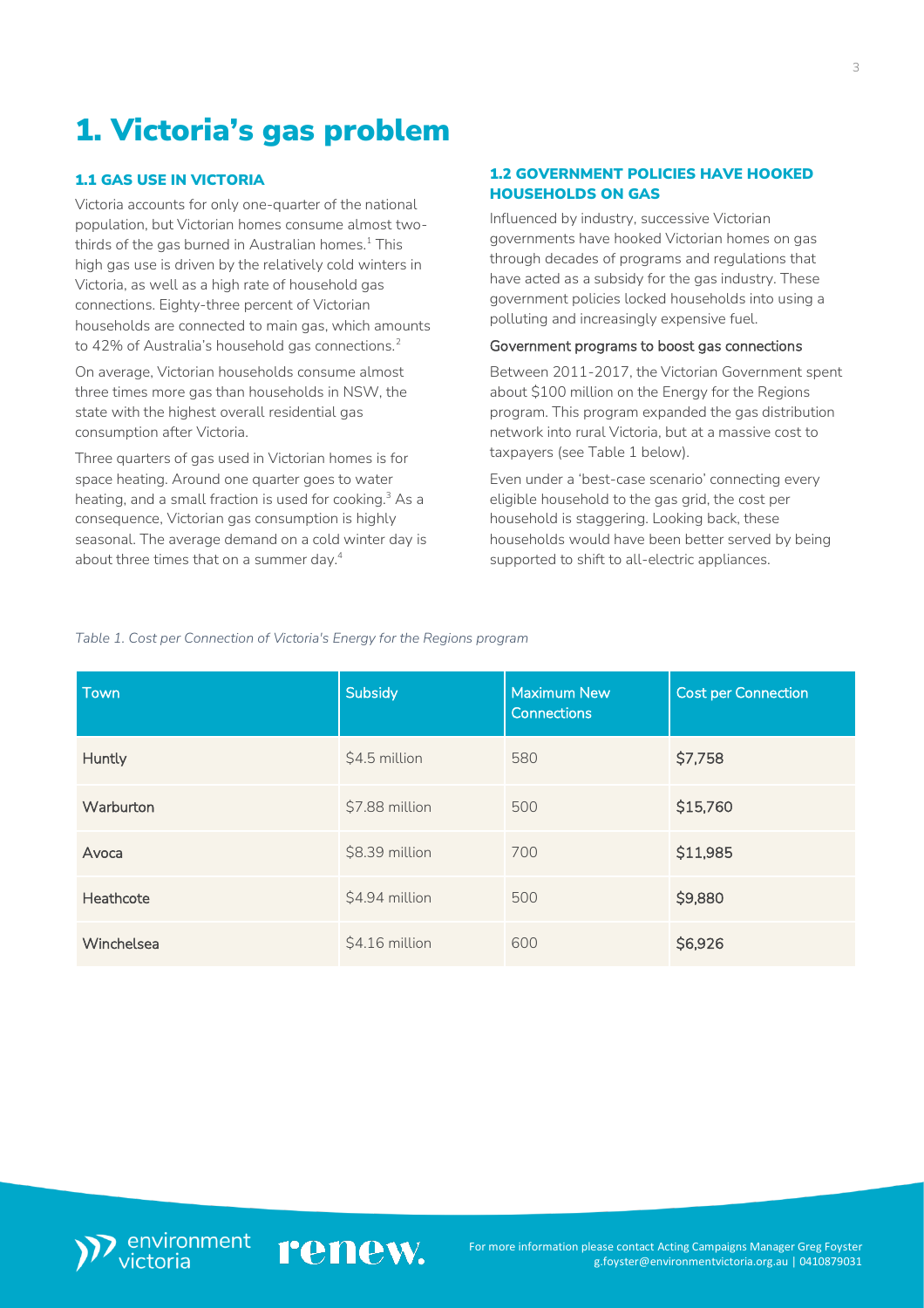#### The gas network is still expanding

As a legacy of the public support for the gas industry, and due to clauses in the Victorian Planning Provisions and the Plumbing Regulations, gas connections are still increasing in Victoria and this is forecast to continue (Figure 1). More detail on these regulations is included in Chapter 3 from page 15.

Although there has been a gradual decline in average household consumption over the past years, Victorian homes remain the largest users of gas in the country, and these efficiency improvements have been offset by growing gas connections.

There are no current public subsidies to expand the gas network. However, despite the increasing cost of gas, the Victorian Government has used taxpayers' money until very recently to support the gas industry.

For example, between 2017 and 2020 the Victorian Government ran the \$42.5 million Victorian Gas Program to support the search for new onshore gas fields  $5$ 



*Figure 1. Historical and forecast DTS Tariff V connections, 2013-25. Source: AEMO (2021)*

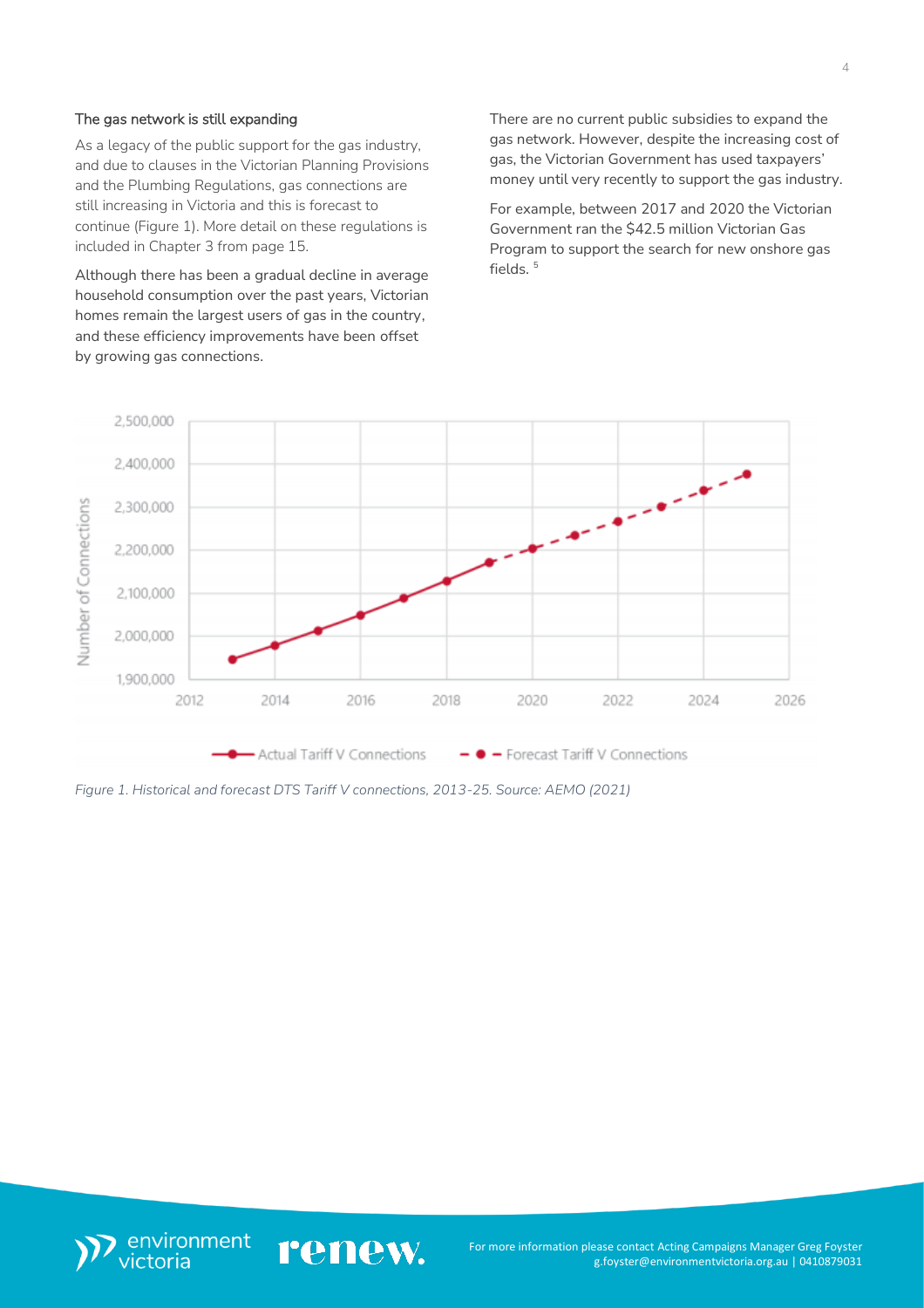

#### <span id="page-4-0"></span>1.3 GAS IS COOKING THE PLANET

While the gas industry has promoted itself as a 'bridge fuel' in the transition to cleaner energy sources, independent research has questioned this framing and the future role of gas in our energy system.

The International Energy Agency's *Net Zero by 2050 Roadmap* recommends no new gas fields approved for development after 2021.<sup>6</sup> This is necessary to have a 50% chance of limiting global warming to 1.5 degrees by 2100.<sup>7</sup> The IEA's recommendation has massive implications and underpins the need to rapidly and deeply change the way jurisdictions such as Victoria produce and consume energy. In Victoria gas is responsible for 15.8% of greenhouse gas emissions.<sup>8</sup>

Gas is mostly composed of methane, which has a global warming potential 86 times higher than carbon dioxide over a 20-year period. This methane leaks throughout the gas production and supply chain, and research indicates that methane emissions have been underestimated globally $^9$  and may also be

underestimated in Australia due to relying on emissions factors not direct measurement. 10

The Intergovernmental Panel on Climate Change (IPCC) latest report, released in August, found the world has already warmed by 1.25 degrees Celsius since pre-industrial times. Methane, the main component of gas, is responsible for 0.5 degrees of the current warming. $^{\rm 11}$ 

According to the IPCC's Regional Factsheet for Australasia, Australia is already experiencing increased heat extremes, sea level rise resulting in the retreat of shorelines, and decreased snowfall. Projected climate impacts for southern and eastern Australia include an increase in drought and lower rainfall.<sup>12</sup> The Victorian government estimates that, under a high emissions scenario, by 2050 Victoria may experience an average annual temperature increase of up to 2.4 degrees, longer fire seasons with double the number of high fire danger days, sea level rise and a decline in winter rainfall.<sup>13</sup>

In this context it is particularly worrisome to see that Victorian Planning Provisions and Plumbing Regulations still force Victorians to connect to the gas grid, supporting the expansion of a sector that has no

## environment<br>victoria renew.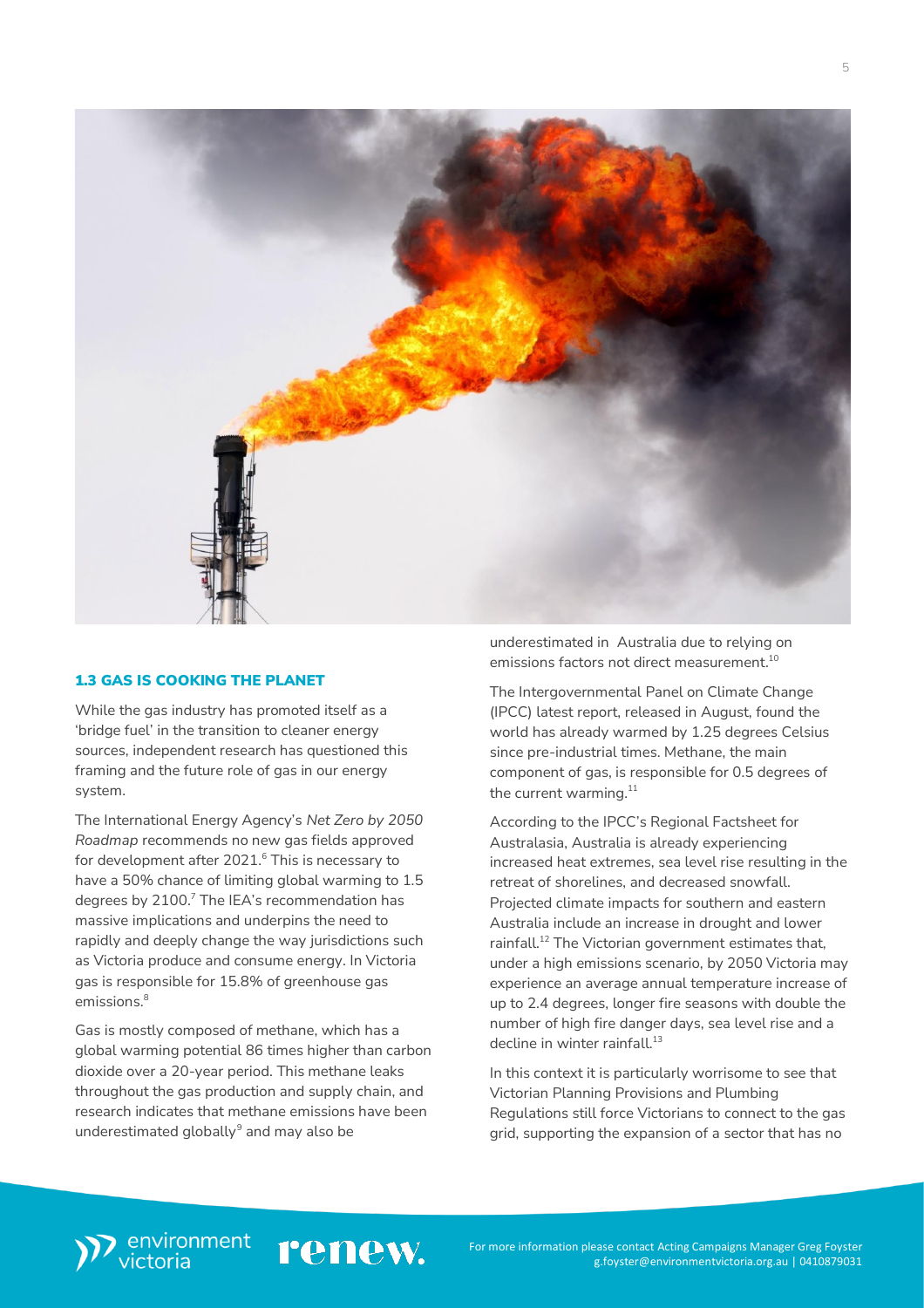clear path for decarbonisation, unlike electricity which is becoming cleaner by the year.

## <span id="page-5-0"></span>1.4 GAS EXPANSION CREATES PRESSURE FOR NEW GAS PROJECTS

Recently the Victorian Government has been taking steps to transition away from gas. The new Victorian Energy Upgrade (VEU) targets also included an update on the emissions factors of electricity and gas which mean that the VEU will no longer incentivise gas over electric appliances.

In addition, the Victorian state budget for 2020-21 included a commitment of \$335 million over four years to replace 250,000 inefficient residential heaters, many of them gas, with efficient electric reverse-cycle air conditioners (also known as heat pumps). This Home Heating and Cooling Upgrade Program is aimed at low-income and vulnerable Victorians, providing rebates of \$1000.<sup>14</sup>

These and other measures mean the Australian Energy Market Operator (AEMO) has forecast Victorian annual

gas consumption to decrease by 12.7% over the next 5 years.<sup>15</sup>

Nevertheless, these efforts will be partially offset by the ongoing increase in residential and commercial connections. Any households and businesses added to the gas network will eventually need to transition away from gas as well.

And while it is encouraging to see Victoria's gas demand decrease, the reality is that our legacy gas fields are depleting at a faster pace. Any delay in the transition away from gas will increase the pressure for the development of new sources of gas supply in Victoria, such as Viva Energy's efforts to develop a gas import terminal near Geelong and Beach Energy's plan to drill for gas near the Twelve Apostles.

The Victorian Government has already committed to the development of a 'Gas Substitution Roadmap' but the pace is as important as the destination. A slow pace of substitution would increase pressure for new sources of gas supply, which would run for decades and make it more difficult for the state to reach interim emissions reduction targets.

|                                    | 2017 | 2018             | 2019 | 2020            | 2021 | 2022 | 2023 | 2024 | 2025 |
|------------------------------------|------|------------------|------|-----------------|------|------|------|------|------|
| DTS system consumption             | 201  | 192              | 196  | 201             | 197  | 195  | 192  | 189  | 187  |
| <b>DTS GPG consumption</b>         | 15   | 10 <sup>10</sup> | 20   | 7               | 3    | 2    | 2    | 2    |      |
| <b>Total DTS consumption</b>       | 216  | 202              | 216  | 208             | 200  | 197  | 194  | 191  | 188  |
| <b>Non-DTS consumption</b>         | 23   | 16               | 16   | 12 <sub>2</sub> | 7    | 5    | 5    | 4    | 3    |
| <b>Total Victorian consumption</b> | 239  | 218              | 232  | 220             | 207  | 202  | 199  | 196  | 192  |

*Figure 2 Victorian gas actual consumption and forecasts, 2025(PJ/y) Source: AEMO 2021*

renew.

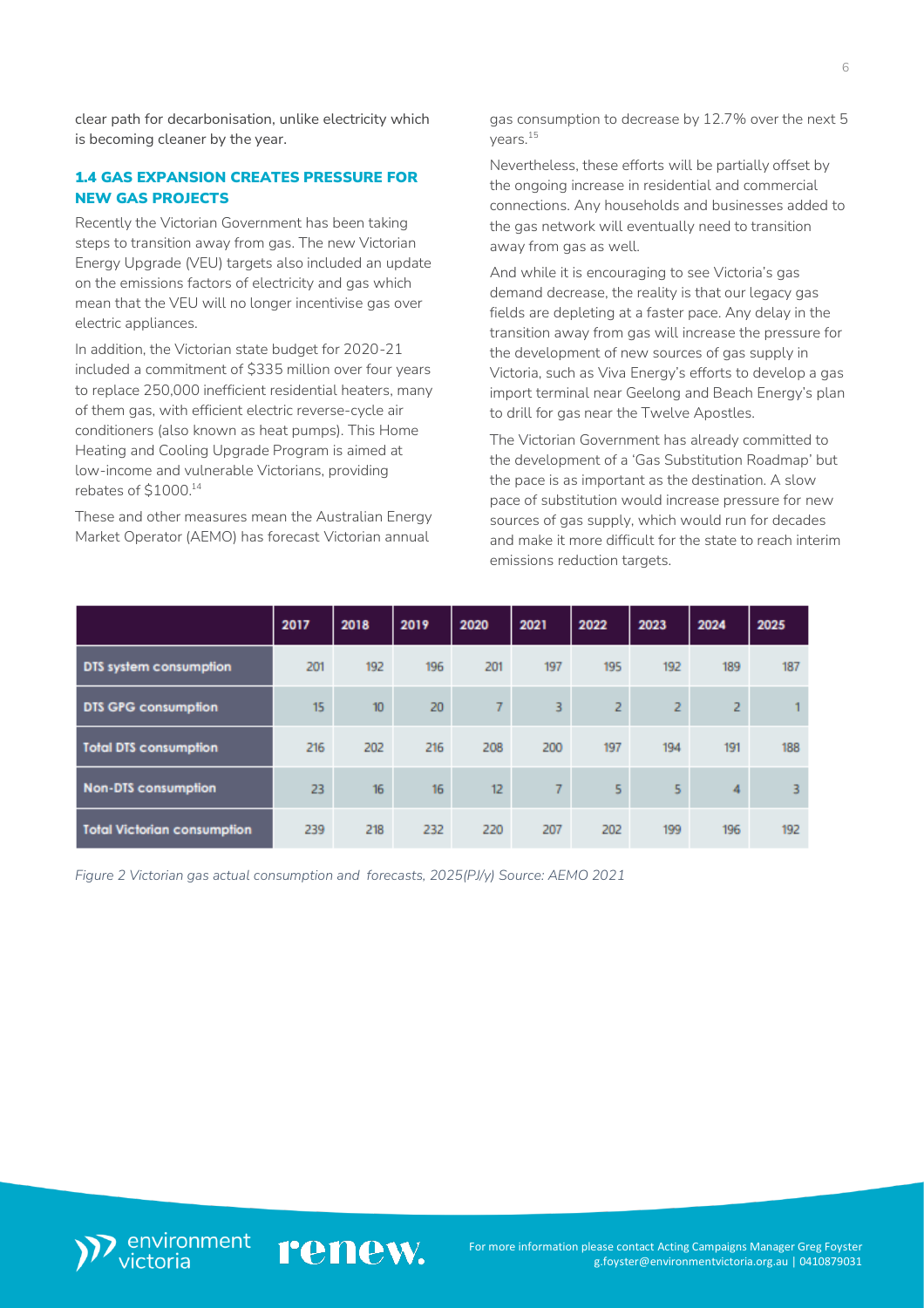## <span id="page-6-0"></span>2. The benefits of all-electric homes

### <span id="page-6-1"></span>2.1 PREVIOUS STUDIES ON ALL-ELECTRIC HOMES VS DUAL-FUEL HOMES

Switching from gas to electricity poses uncertainties for some industries, such as steelmaking and manufacturers that use gas as a feedstock. But for the building sector the transition away from gas is straightforward. There is now ample evidence that allelectric buildings are cheaper to run, healthier for their inhabitants and better for the climate.<sup>16</sup>

Previous studies include:

- A 2015 study from the University of Geelong found switching from using gas heating to a reverse cycler air conditioner saved up to \$658/year for a large home in Geelong.<sup>17</sup>
- A July 2018 report from ATA (now Renew) found owners will be between \$9,000 – \$16,000 better off over 10 years if they establish their new home as all-electric with a 5-kilowatt solar system rather than both gas and electric connections with no solar.<sup>18</sup>
- A November 2020 report from the Grattan Institute also found that households in Sydney, Geelong, Brisbane, Adelaide, and Canberra that move into a new all-electric house with efficient appliances will save money compared to an equivalent dual-fuel house. (Table 5.2, page 45)<sup>19</sup>

Recently Renew conducted modelling on the costs and benefits of six energy efficiency scenarios for a medium sized home in four major cities. The results, discussed below, add to the findings of previous reports showing most households would be better off financially without a gas connection.



renew.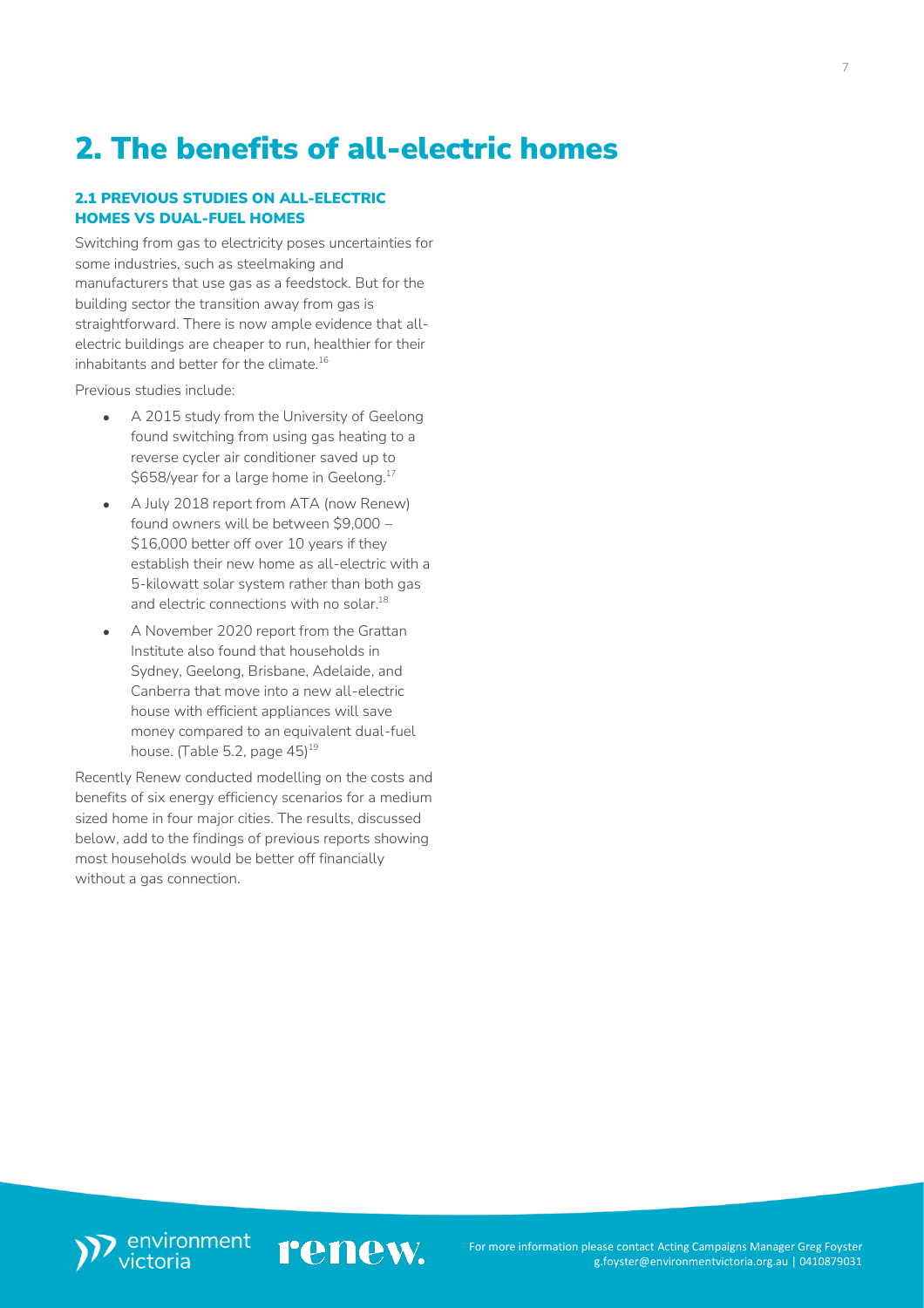### <span id="page-7-0"></span>2.2 NEW MODELLING OF ENERGY COSTS FOR HOMES IN GEELONG

To find out just how much gas is costing a typical Geelong household, Renew modelled the energy bills and upfront costs for dual fuel homes (with a gas connection) and all-electric homes (with no gas connection). We have used detailed energy use and tariff data to calculate bills and other costs for a medium-large 200m<sup>2</sup> detached home in Geelong across a range of energy scenarios.

These calculations include the upfront cost of gas installation, regular gas account fees, and the cost of appliances. Choosing an all-electric home means cutting out the cost of gas connection and regular fees – which could be a significant saving for households. Furthermore, by using a reverse cycle air conditioner (heat pump) for heating and cooling and avoiding the costly installation of ducted gas heating, all-electric homes often reduce the upfront cost of appliances across a home.

Alongside the impact of choosing gas or all-electric, there are other factors that can influence household energy bills.

These include better thermal efficiency (measured with NatHERS star ratings) and installing efficient appliances and solar panels. We have modelled comparable scenarios for dual fuel and all-electric homes across two levels of efficiency to consider these impacts.

We modelled the costs and benefits of four scenarios:

- 1) A basic 6-Star dual fuel home (connected to gas), with basic appliances and no solar
- 2) A basic 6-Star all-electric home (not connected to gas), with basic appliances and no solar
- 3) An efficient 7-Star dual fuel home (connected to gas), with efficient appliances and solar
- 4) An efficient 7-Star all-electric home (not connected to gas), with efficient appliances and solar

A full summary of the features of each home is shown in the table below.

|                  | 6-Star basic dual fuel | 6-Star basic all-<br>electric | 7-Star efficient dual<br>fuel with solar | 7-Star efficient all-<br>electric with solar |
|------------------|------------------------|-------------------------------|------------------------------------------|----------------------------------------------|
| NatHERS rating   | 6                      | 6                             | 7                                        | 7                                            |
| Hot water        | Gas instantaneous      | Heat pump                     | Gas instantaneous                        | Heat pump                                    |
| Heating          | Gas                    | Heat pump (basic)             | Gas                                      | Heat pump<br>(efficient)                     |
| Cooling          | Evaporative            | Heat pump (basic)             | Heat pump (efficient)                    | Heat pump<br>(efficient)                     |
| Cooking          | Gas                    | Induction                     | Gas                                      | Induction                                    |
| Other appliances | <b>Electric</b>        | Electric                      | Electric                                 | Electric                                     |
| Solar            | None                   | None                          | 6.6 kW                                   | 6.6 kW                                       |

renew.

#### *Table 2. Home features for energy cost modelling*

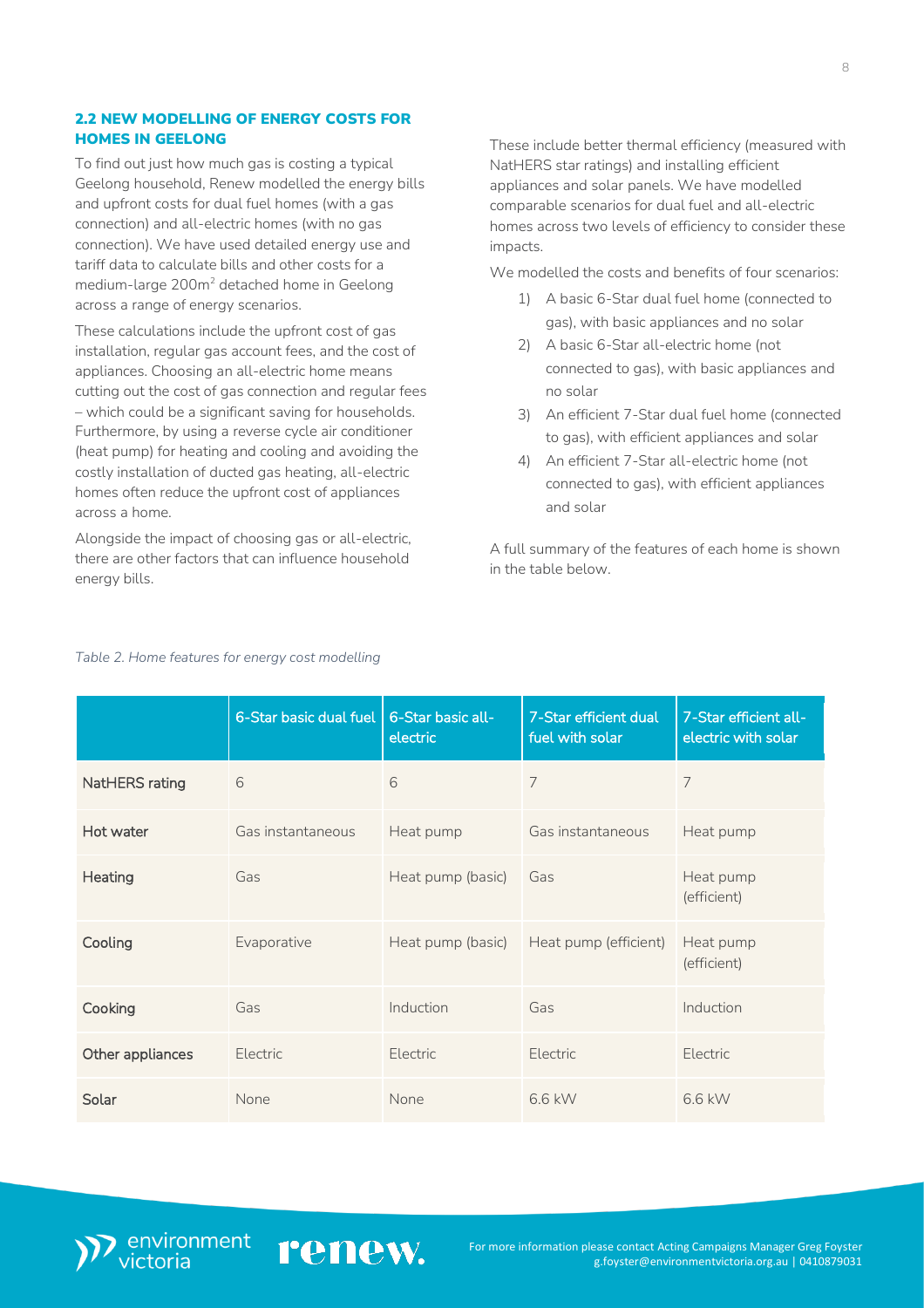## <span id="page-8-0"></span>2.3 RESULTS OF ENERGY COST MODELLING

#### Energy bills

Our findings show that all-electric homes result in lower bills than comparable dual fuel homes. Choosing even a basic all-electric home was found to save \$905 annually over a basic dual fuel home. Meanwhile, an efficient all-electric home with solar saved \$1901 a year, cutting bills by 75% from a basic dual fuel home. Even when compared to an efficient dual fuel home with solar, the all-electric home still saved \$814, cutting bills by 57%.



*Figure 3. Annual energy bill savings*



renew.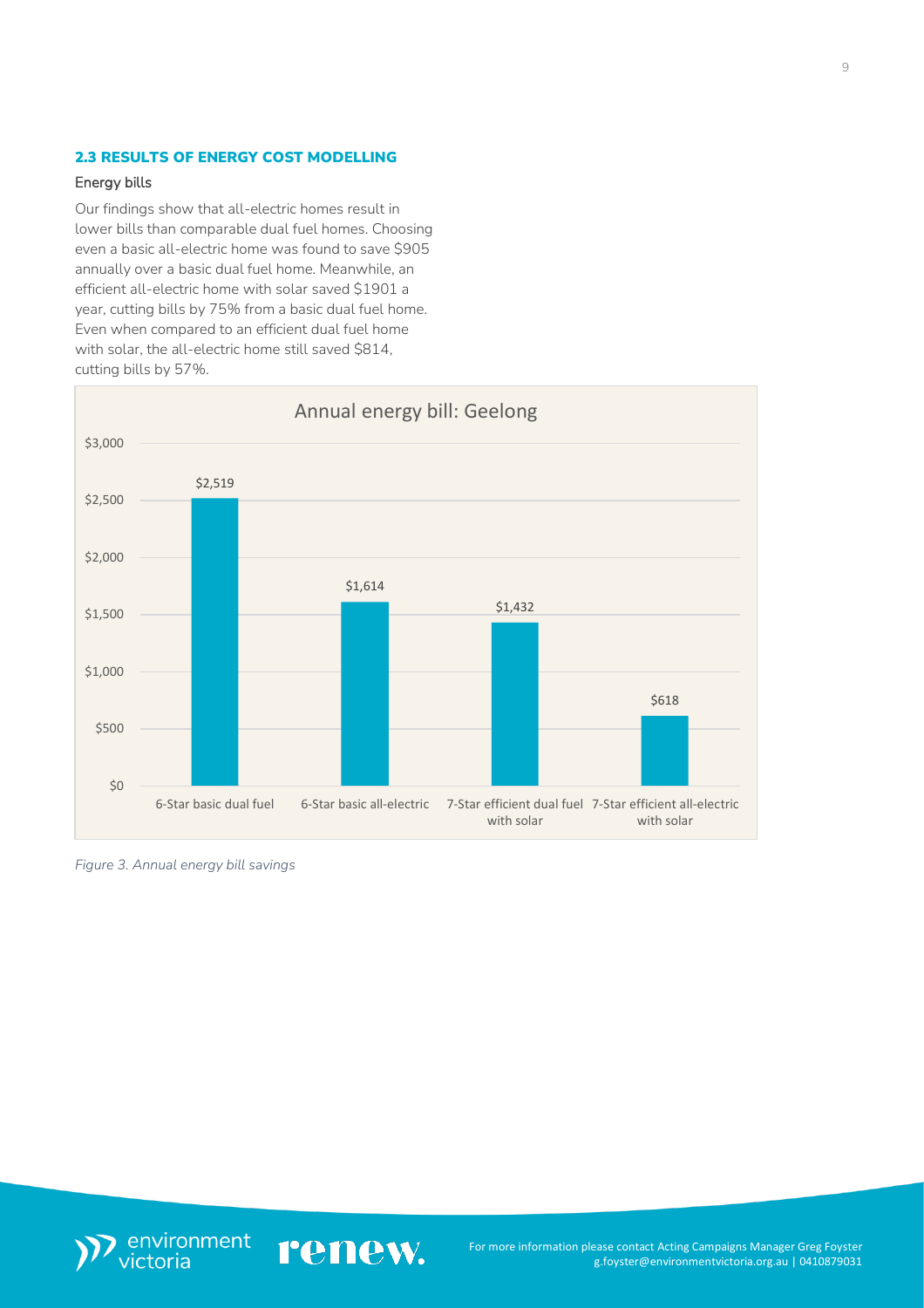#### Net present value

Net present value (NPV) is a metric used to compare ongoing financial benefits or inflows with total investment costs. A discount rate is applied over a given period of time to ascertain the benefits. We have selected a conservative 2% discount rate over a 20 year time period. A NPV greater than zero indicates that an investment is beneficial. Our results use the basic dual fuel home as the baseline scenario against which others are compared.

We found that the choice to go all-electric was a good value investment. A basic all-electric home had a NPV of \$16,671, while an efficient all-electric home with solar had a NPV of \$28,376. Because the all-electric homes combined lower ongoing bills with lower upfront costs, the overall economic value of all-electric homes was found to be significantly higher than a dual fuel home with comparable energy efficiency. Lower upfront costs mean that even a basic all-electric home was found to have a higher investment value than an efficient dual fuel home.



*Figure 4. Net present value (20 years, 2% discount rate)*

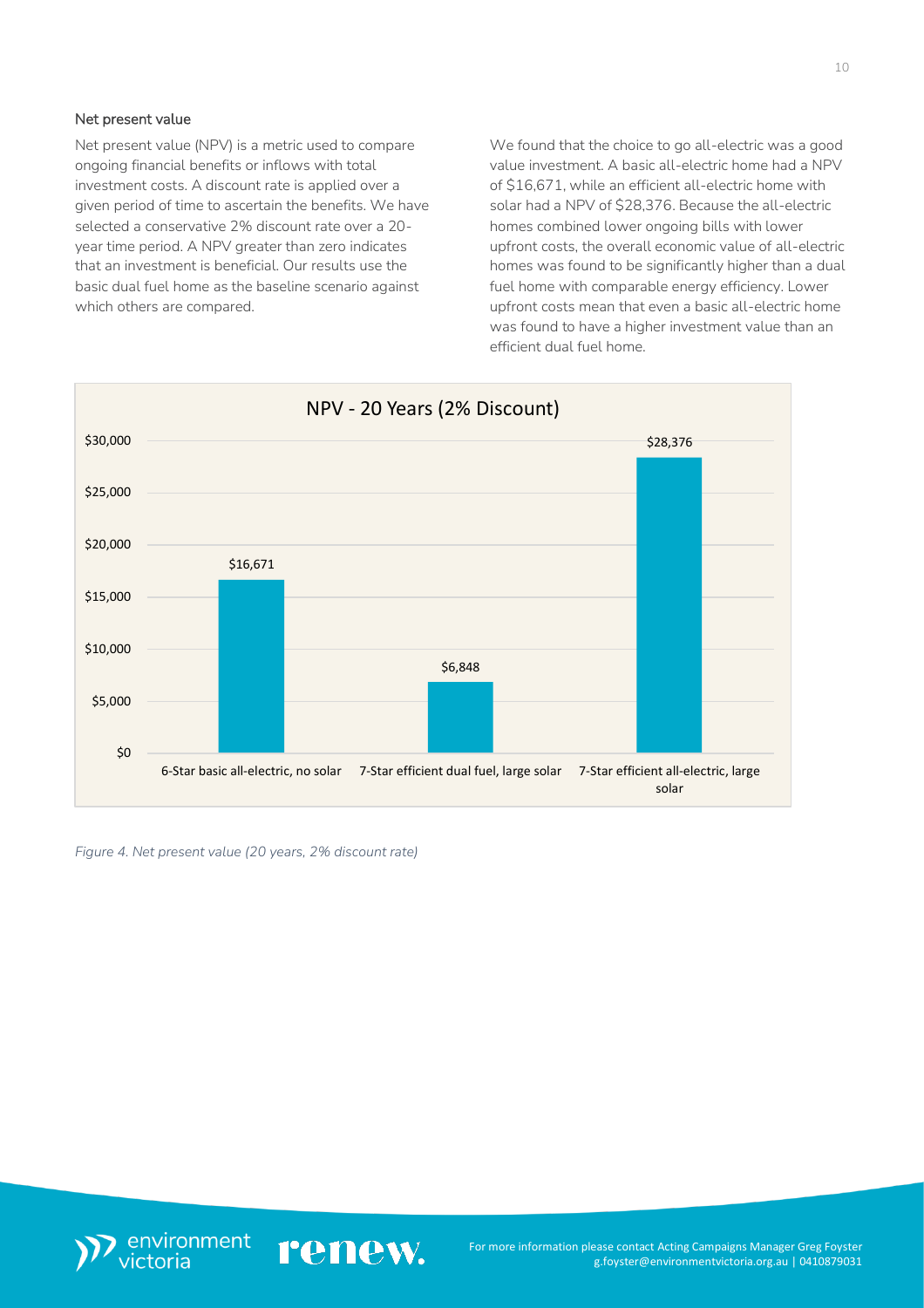#### Monthly cash flow

By avoiding gas connection costs and replacing gas ducted heating with reverse cycle air conditioners (heat pump technology), the upfront cost of an all-electric home was found to be less than a dual fuel home by over \$6000.

Using a basic 6-Star dual fuel home as our baseline comparison, we calculate how much of a financial impact each scenario will have on overall monthly household cash flow.

For each scenario, we calculate the expected monthly mortgage repayment, including any increased costs of higher energy efficiency standards and appliances. (We have conservatively assumed a 25-year loan term at a 5% interest rate.) We then calculate the expected monthly bills for each scenario, which differ according to energy efficiency and fuel choice. If these savings are higher than the additional costs of monthly mortgage

*Figure 5. Monthly cash flow*

repayments, then households are better off overall. For example, a borrower with mortgage repayments that are \$20 per month higher than the baseline, but with energy bills that are \$50 less than the baseline, is \$30 per month better off from day one of their mortgage.

Once again, all-electric homes were found to leave households with more money in their pocket from day one. A household would be \$91 a month better off choosing a basic all-electric home over a basic dual fuel home. Again, the biggest financial benefit was found for households choosing an efficient all-electric home with solar – enjoying savings of \$146 a month.

While making a dual fuel home more efficient was found to benefit households, the relatively high upfront costs of gas connections and appliance installation meant that even efficient dual fuel homes always led to worse overall cashflow than all-electric homes.



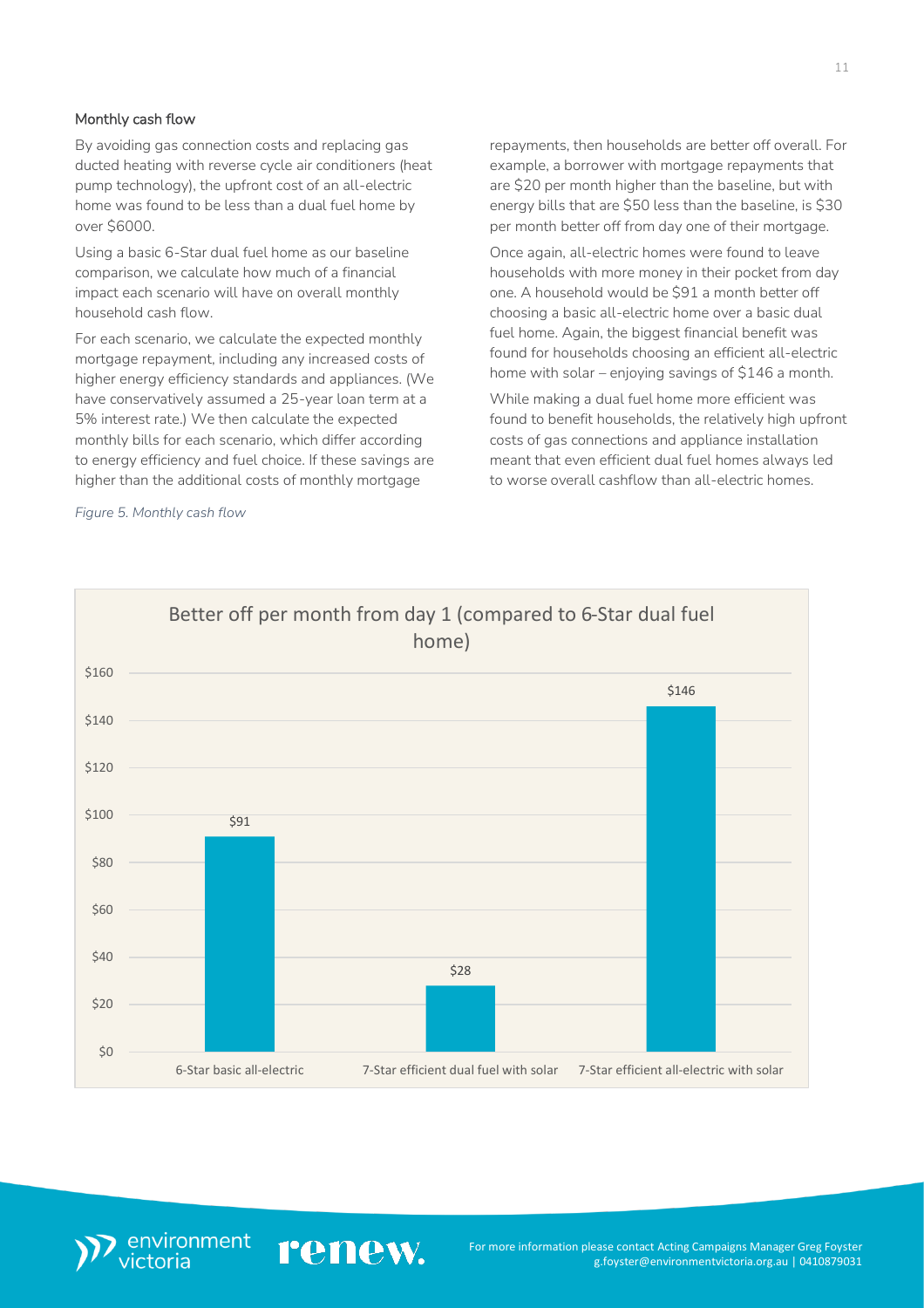### Months saved off 25-year mortgage

This finding measures the impact on the life of a mortgage if a borrower uses their monthly savings to pay off their mortgage sooner. To find this, we assume that the additional monthly cash flow (the 'better off per month' figure above) is used as an additional monthly mortgage repayment amount. The effect of additional payments is that a mortgage is repaid sooner. We calculated the amount of time that would

be taken off a 25-year home loan if this amount was repaid monthly as an additional payment.

All-electric homes cut years off a home loan. A basic all-electric home left households paying off their loan 15 months faster, while an efficient all-electric home cut the loan by a full two years.



*Figure 6. Months saved off mortgage*

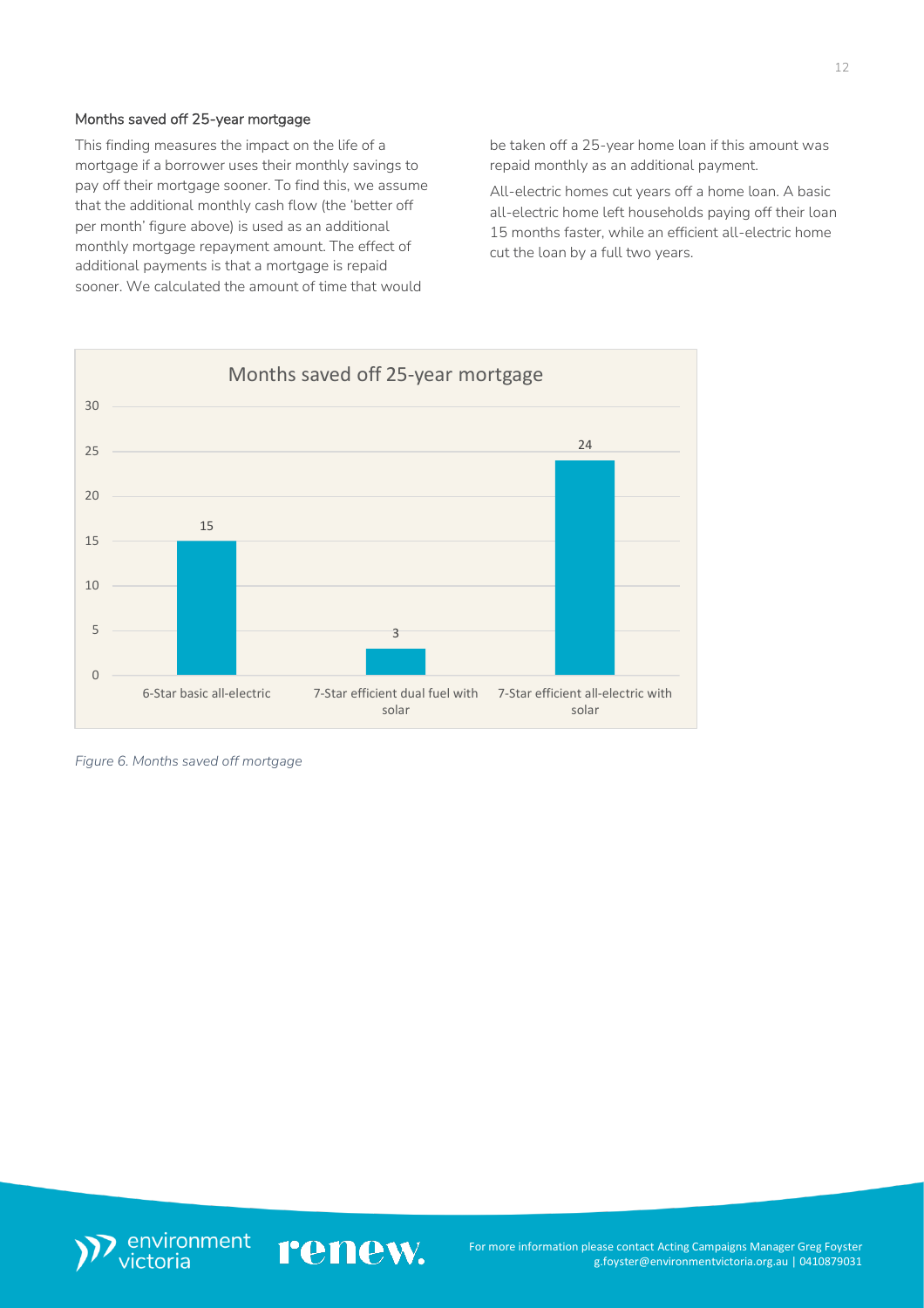### Carbon emissions

To determine the carbon emissions of homes in each scenario, we calculated the total gas and electricity required to power each home and applied government emissions factors to calculate total annual carbon emissions associated with energy use. To calculate the impact of having a home solar system, we assumed that energy generated onsite replaced energy purchased from the grid. We furthermore assumed that excess renewable energy generated onsite could be exported to the grid and reduced societal consumption.

The emissions impacts of the growth of distributed energy resources (DER) such as solar and the changing structure of the electricity grid have not been considered in this analysis but form an important policy context. Embedded carbon emissions are not considered as a part of this analysis.

We found that the optimal choice to reduce household carbon emissions was an efficient all-electric home with solar, which by exporting energy to the grid had net negative emissions of 3.6 tonnes a year. The basic all-electric home with no solar only slightly reduced overall emissions from a basic dual fuel home as it imported electricity entirely from the grid. This finding demonstrates that household solar and other decarbonisation of Victoria's electricity remains an important aspect of the energy transition. Importantly, through solar and other renewables the emissions of the allelectric homes are expected to fall, while the emissions associated with gas consumed in the dual fuel scenarios are locked in.

These findings show that, even with the high amount of coal-fired power generation in the current electricity grid, an all-electric home is slightly better for emissions than a home with gas. Over the lifetime of the house and appliances, as more renewable energy enters the grid, the emissions from all-electric homes will drop further.

It should be noted that emissions factors used for this analysis likely significantly understate the impacts of methane and fugitive emissions from gas. 20



*Figure 7. Net household GHG emissions*

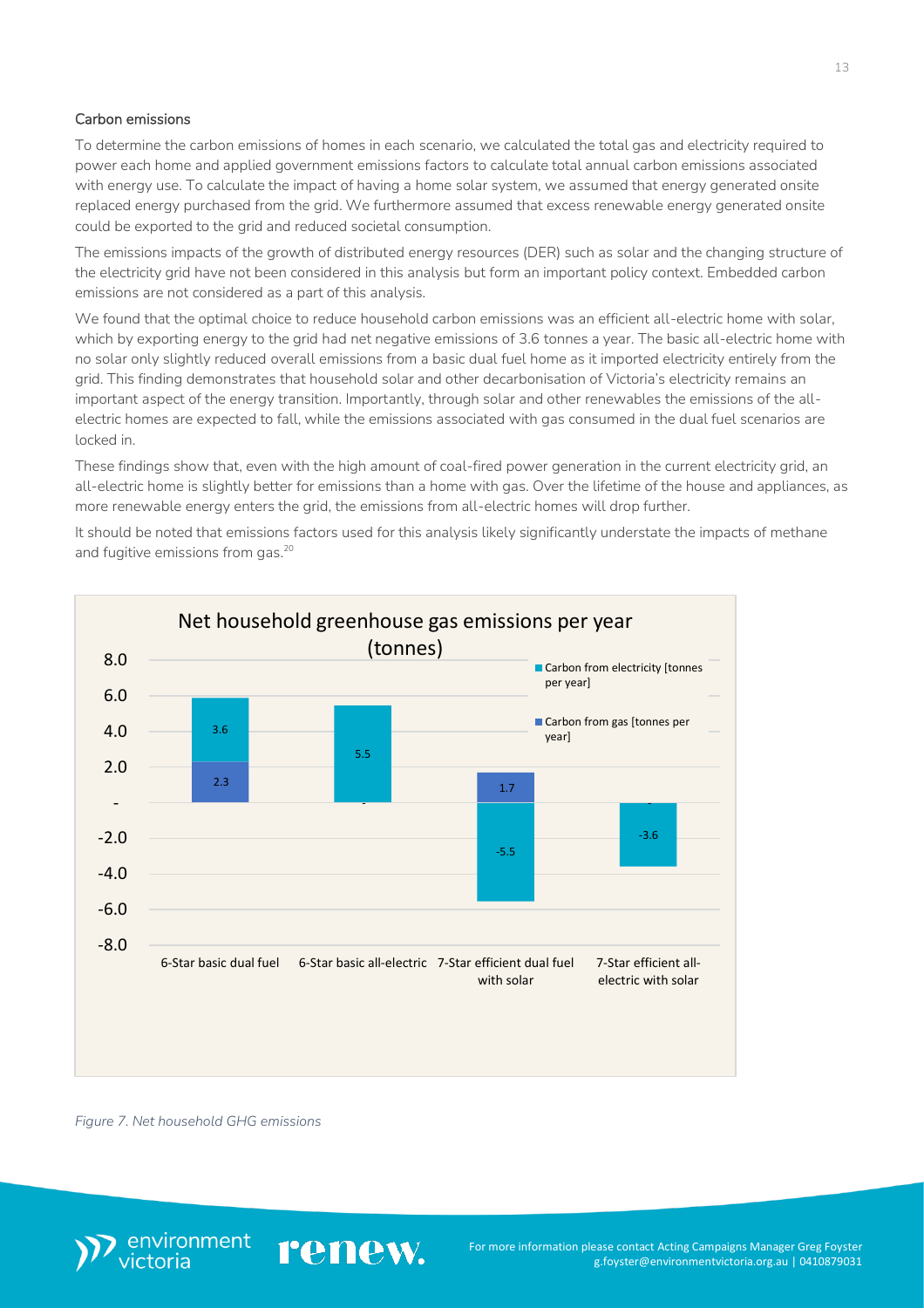## <span id="page-13-0"></span>3. Regulations standing in the way

## <span id="page-13-1"></span>3.1 PLANNING PROVISIONS AND PLUMBING REGULATIONS

While the evidence points to all-electric homes being better for the environment and cheaper to run, one barrier has been outdated regulations that force new homes and businesses to connect to the gas network.

Infrastructure Victoria's 30 year strategy highlights this point. The strategy states that embedding long-term natural gas is incompatible with Victoria's 2050 net zero emissions target, and recommends that the Victorian Government update planning regulations to stop encouraging gas connections.<sup>21</sup>

The two regulations are:

- The Victorian Planning Provisions (VPP). The VPP is a set of standard, statewide planning provisions which ensure that planning schemes across Victoria are consistent. The VPP state that 'where available' residential developments must be connected to 'the satisfaction of the relevant gas supply agency'.<sup>22</sup> (Clause 56.09-2) Not abiding by these provisions could impact on the ability of a developer to procure a planning permit.
- Victorian Plumbing Regulations. These regulations state that if a gas supply is available for connection in a new building, new solar hot water heaters must be boosted by gas.<sup>23</sup> (Schedule 2, Clause 11 (4)) Heat pump water heaters are only allowed to be installed if they are not connected to the main electric supply.

<span id="page-13-2"></span>These regulations should be changed as a matter of urgency to allow all-electric homes in new developments, and start saving households money.

### 3.2 ENCOURAGING GAS-FREE SUBURBS

Merely removing outdated regulations will not be enough to ensure a transition away from gas at the speed necessary to avoid destructive new supply projects and meet Victoria's emissions reduction targets. The Victorian Government should go further and require, or at least strongly encourage, new buildings to be all-electric. This is the most straightforward path towards carbon-neutral buildings.

Victoria would not be the first jurisdiction to take such a step in Australia. The ACT government has already announced it will trial a 'gas-free' suburb as part of efforts to reach net zero carbon emissions. The first stage will include 350 all-electric homes, which are expected to save \$14,000 over the life of their appliances compared to dual fuel homes.

In Victoria some tentative steps have been taken with gas-free developments such as a 171-unit project in Brunswick planned to be built later this year. But these developments can be hard to replicate while existing regulations pressure developers to connect buildings to the gas network.

## <span id="page-13-3"></span>3.3 PROLONGING THE GAS NETWORK WITH HYDROGEN DOESN'T MAKE SENSE

Victoria has an extensive gas network. This has led some to advocate for replacing gas with hydrogen instead of electricity.

This approach ignores the fact that 90% of existing pipeline infrastructure would have to be decommissioned to prepare for a hydrogen network. 24 Further, hydrogen is an expensive fuel. According to a report commissioned by the Clean Energy Finance Corporation, hydrogen will not achieve cost parity with gas before 2050.<sup>25</sup>

Nevertheless, targeted adoption of hydrogen will likely be necessary for sectors where electrification proves unfeasible or too expensive, but not in households.

renew.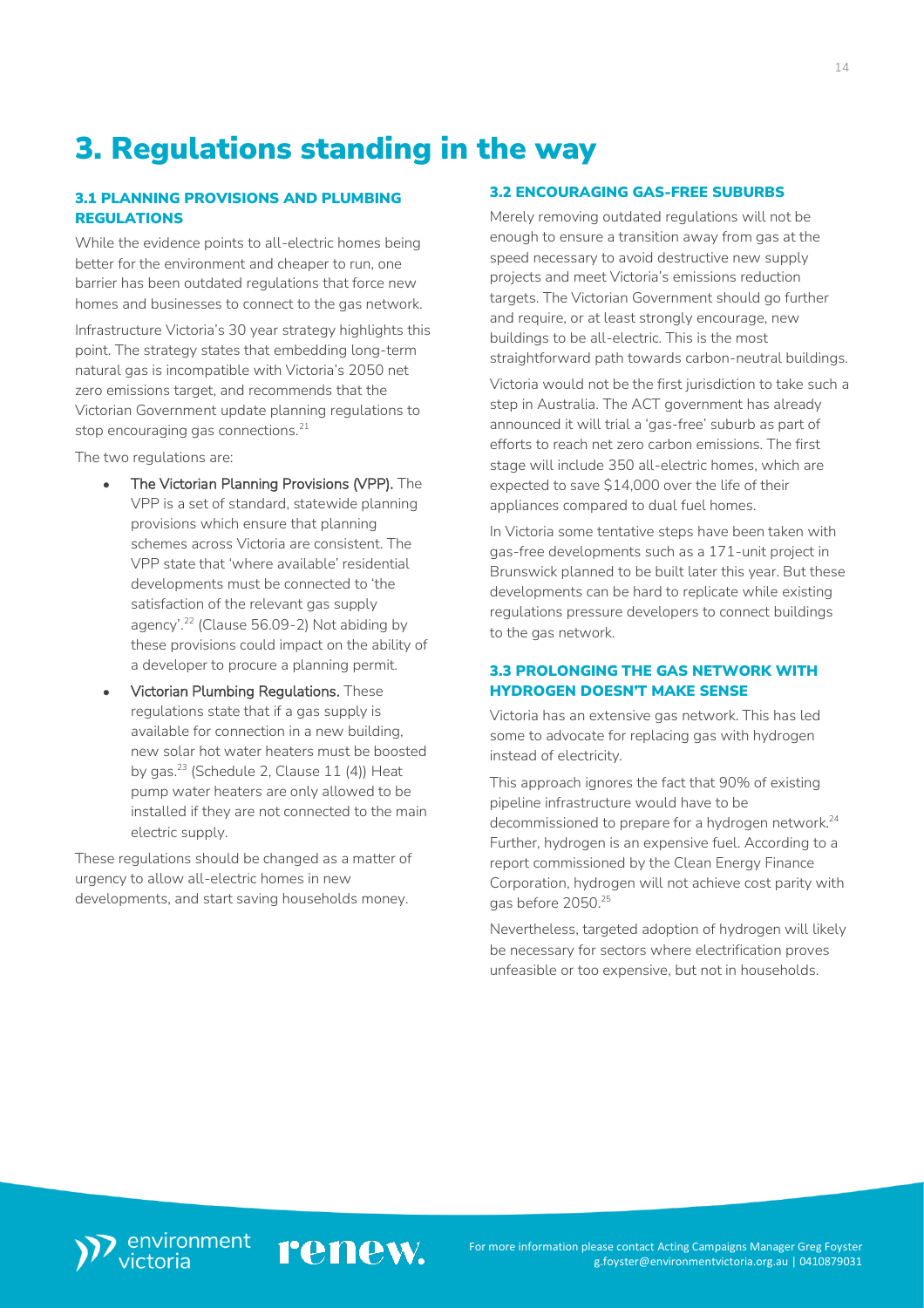#### APPENDIX

#### Methodology and modelling of energy costs

We used Renew's simulation tool *Sunulator* to model household energy consumption and solar generation. *Sunulator* simulates the operation of heating and hot water appliances and energy production from solar PV systems on a daily basis, creating half-hourly consumption and generation data over a year to estimate how much solar generation will be consumed onsite versus exported. Updated climate data files are used to calculate heating and hot water requirements and solar generation across the range of locations.

The tool allows for detailed configuration of appliances, thermal efficiency and solar generation. Energy consumption of heating and hot water appliances is calculated from the gas or electricity input required to generate the same heat energy output. The electricity required for fans and controllers of gas heaters is added to base electricity consumption for dual fuel scenarios.

Unlike FirstRate and AccuRate, Sunulator doesn't simulate heat flows to model a building's thermal performance. Instead it mimics such modelling by simulating the operation of air conditioners and reconciling total annual energy consumption to the results published by NatHERS. In addition, there is a significant and growing number of real-world examples of higher efficiency, renewably-powered, all-electric homes and communities<sup>1</sup> that Renew can use to verify any modelling outputs. We are increasingly seeing real-world all-electric home examples perform better than predicted by Renew models, giving us greater confidence in these types of analyses.

We furthermore developed detailed cost profiles of home energy scenarios by calculating energy use alongside local energy tariffs, appliance costs and the upfront costs of thermal energy efficiency improvements during construction.

#### Scenarios

| Scenario                          | 6-Star basic | 6-star basic all- | 7-star efficient | 7-star efficient all- |
|-----------------------------------|--------------|-------------------|------------------|-----------------------|
|                                   | dual fuel    | electric          | dual fuel with   | electric with solar   |
|                                   |              |                   | solar            |                       |
| Average daily gas use (MJ)        | 114.5        | 0                 | 83.8             | $\bigcap$             |
| Annual gas bill (\$)              | \$1,193      | \$0               | \$957            | \$0                   |
| Average daily electricity         | 9.75         | 14.94             | 5.44             | 7.92                  |
| import (kWh)                      |              |                   |                  |                       |
| Average daily electricity         | $\Omega$     | ∩                 | 20.58            | 17.72                 |
| export (kWh)                      |              |                   |                  |                       |
| Annual electricity bill $(\xi)^2$ | \$1,327      | \$1,614           | \$474            | \$618                 |
| Total annual energy bill          | \$2,519      | \$1,614           | \$1,432          | \$618                 |
| Annual bill savings from          |              | \$905             | \$1,087          | \$1,901               |
| business as usual                 |              |                   |                  |                       |
| % bill savings from               |              | 36%               | 43%              | 75%                   |
| business as usual                 |              |                   |                  |                       |

The total annual energy use and bills found for each scenario are as follows:

#### Data and assumptions:

A full range of assumptions and input data is available in Renew's report, "Households Better Off: lowering energy bills with the 2022 National Construction Code".<sup>3</sup>

renew.

<sup>3</sup> [https://renew.org.au/advocacy/climate-resilient-homes/households-better-off-lowering-energy-bills-with-the-](https://renew.org.au/advocacy/climate-resilient-homes/households-better-off-lowering-energy-bills-with-the-2022-national-construction-code/)[2022-national-construction-code/](https://renew.org.au/advocacy/climate-resilient-homes/households-better-off-lowering-energy-bills-with-the-2022-national-construction-code/)



<sup>1</sup> Including:<https://www.liveatthecape.com.au/> and<https://www.thepaddockcastlemaine.com.au/>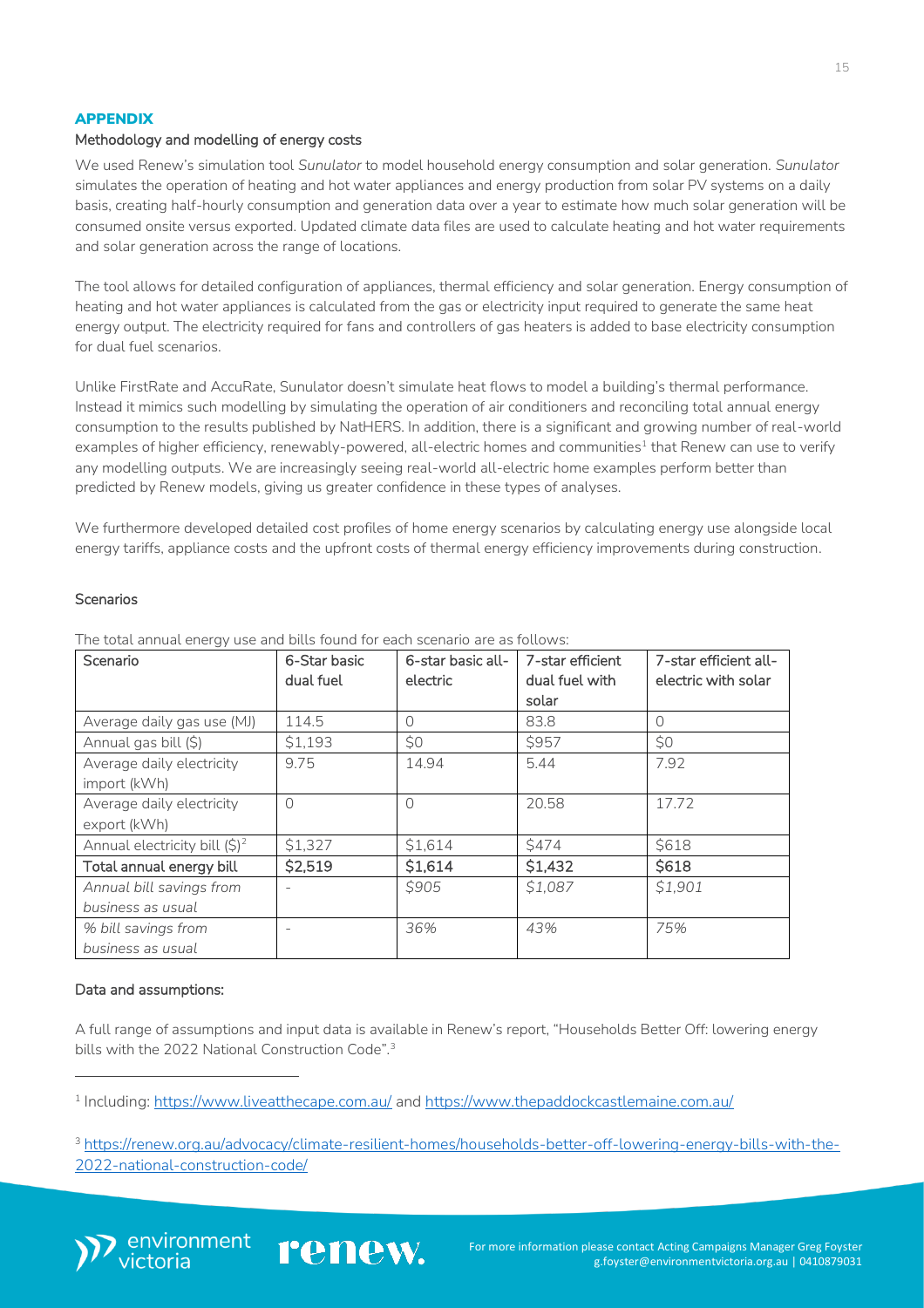## **Tariffs**

Gas and electricity tariffs were sought from major retail providers, with an average price across 3 major providers assumed for modelling purposes. Flat tariffs were assumed. The following electricity and gas tariffs were applied:

| Location | Electricity  | <b>ELECTRICITY</b> | gAS      | GAS          | <b>FLECTRICITY</b> |
|----------|--------------|--------------------|----------|--------------|--------------------|
|          | <b>PRICE</b> | <b>DAILY</b>       | PRICE    | <b>DAILY</b> | FFFD-IN            |
|          | (S/kwH)      | <b>SUPPLY</b>      | (S/m)    | SUPPLY       | <b>TARIFF</b>      |
|          |              | CHARGE             |          | CHARGE       | (S/KWH)            |
| Geelong  | S0.2170      | S1.18              | \$0.0210 | \$0.86       | <b>SO.07</b>       |

We assumed heating and cooling use in line with assumptions made for government appliance cost calculators at [www.energyrating.gov.au/calculator.](http://www.energyrating.gov.au/calculator) In Geelong this assumes 120 days of heating at 19 hours heating per day, and 60 days cooling at 7 hours cooling per day.

## Appliance and upfront costs

We assumed 7-Star homes to have an additional build cost of \$1,938 over equivalent 6-Star homes, based on ABCB figures.

## *Cooling*

We modelled evaporative and heat pump cooling options (with heat pump units being used for heating as well as cooling in the all-electric scenarios). We assumed non-ducted heat pump systems, requiring one large unit in the living area and three smaller units in bedrooms. Based on online research and previous Renew research, we selected the following models:

| type        | model            | heat | cool          | Price   | install | total price |
|-------------|------------------|------|---------------|---------|---------|-------------|
|             |                  | kw   | kw            |         | cost    |             |
| Heat pump   | Mitsubishi Heavy | 7.1  | 6.3           | \$1,569 | \$800   | \$2,369     |
| (large)     | Industries       |      |               |         |         |             |
|             | SRK63ZRA-W       |      |               |         |         |             |
| Heat pump   | Mitsubishi Heavy | 2.7  | $\mathcal{P}$ | \$1,190 | \$650   | \$1,840     |
| (small)     | Industries       |      |               |         |         |             |
|             | SRK20ZSXA-W      |      |               |         |         |             |
| Evaporative | Promina P46      |      |               | \$2,630 | \$2,000 | \$4,630     |

One installation cost was included for full-house installation of evaporative cooling, while we included an installation cost for each heat pump unit (a total of four units). As such, the total cost for cooling capital expenditure in scenarios with evaporative cooling was \$4,630, while for homes with heat pump cooling total capital expenditure was \$7,889.

## *Heating*

Ducted gas heating was assumed. Based on industry interviews, we modelled the Brivis CC320I 7 OTL, with a purchase price of \$3,000 and an installation price of \$6,000, for a total capital expenditure of \$9,000. All-electric homes use heat pump RCAC units for both heating and cooling.

## *Gas connection*

We assumed a cost to connect the newly constructed home to the gas network, including pipes and meter, at \$1,500. This cost was included for all dual-fuel scenarios but not included for all-electric scenarios.

#### *Hot water*  The following options were included:

| The following options were included: |       |       |              |       |  |  |
|--------------------------------------|-------|-------|--------------|-------|--|--|
| vpe                                  | model | price | installation | total |  |  |

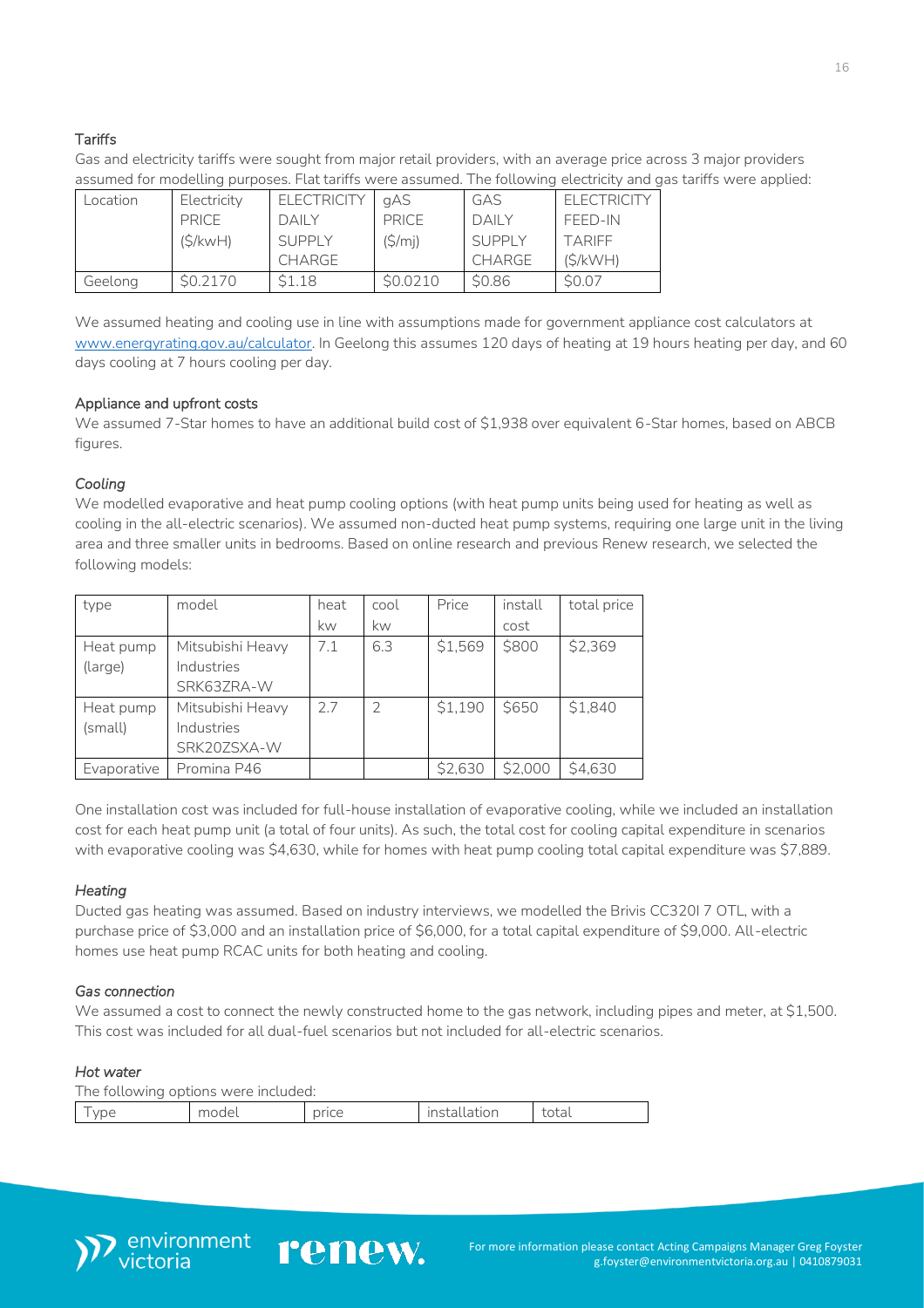| Instantaneous | Infinity 26    | \$1,395 | <b>S600</b> | \$1,995           |
|---------------|----------------|---------|-------------|-------------------|
| gas           |                |         |             |                   |
| Heat pump     | Stiebel Eltron | \$3.700 | \$1,000     | \$4,700           |
|               |                |         |             | (S3,512)<br>$71*$ |

\* An STC discount of \$1,188 was applied to the heat pump hot water option, resulting in a total cost of \$3,512. *Cooking*

Based on online research of common models, we assumed a gas cooktop to have a purchase cost of \$500 and an installation cost of \$170, for a total expenditure of \$670. We assumed an induction cooktop to have a purchase cost of \$750 and an installation cost of \$250, for a total expenditure of \$1,000.

The baseline cost of a mortgage was based on the average loan amount for a newly built home in Victoria in May 2021 of \$518,397.

## Carbon emissions

Emissions intensity metrics from the National Greenhouse Accounts Factors<sup>4</sup> were used to calculate the carbon emissions in each scenario. It should be noted that these figures likely to significantly understate fugitive emission from gas. The emissions intensity applied was an addition of Scope 2 and Scope 3 emissions, as follows:

| Location | Electricity emissions factor   Gas emissions factor (kg |               |
|----------|---------------------------------------------------------|---------------|
|          | (kg co2-e / kwh)                                        | $co2-e$ / gi) |
| Victoria | 1.00                                                    | 55.5          |





<sup>4</sup> [https://www.industry.gov.au/sites/default/files/August%202021/document/national-greenhouse-accounts](https://www.industry.gov.au/sites/default/files/August%202021/document/national-greenhouse-accounts-factors-2021.pdf)[factors-2021.pdf](https://www.industry.gov.au/sites/default/files/August%202021/document/national-greenhouse-accounts-factors-2021.pdf)